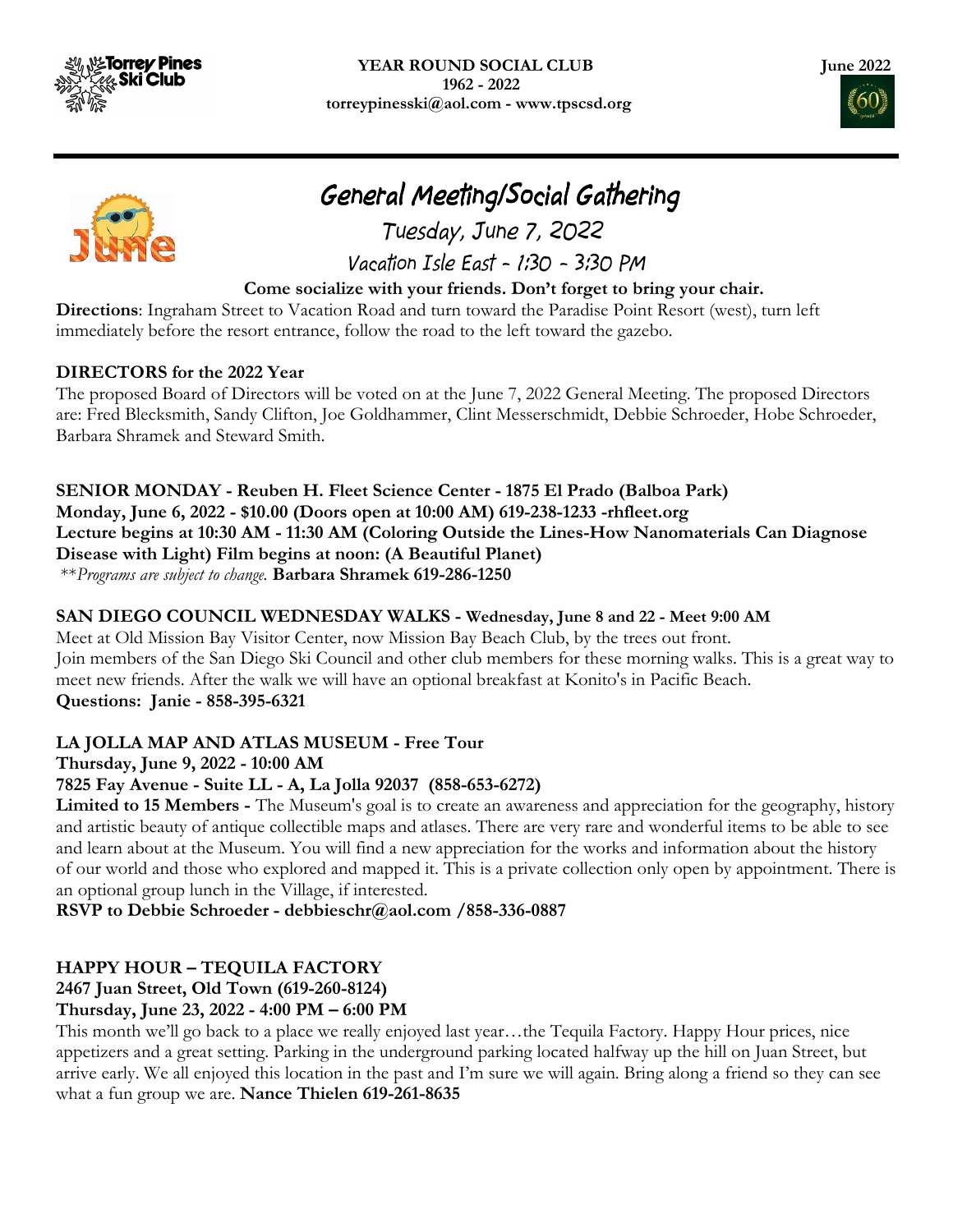#### SUMMER POPS SHOW AT THE SHELL MICHAEL FEINSTEIN AND THE SAN DIEGO SYMPHONY - GET HAPPY Celebrating the Life of Judy Garland Saturday, July 16 - 7:30 PM - \$63.00 - Parkside Left - There are two seats together with a small table between the seats. Limited Tickets - MEMBERS ONLY Until June 1 - Cutoff Date is June 5

Join Michael Feinstein in this new multimedia show featuring big screen film clips, rare audio recordings, great music and good humor. The San Diego Symphony will be accompanying Michael in this new show as he travels through the life of this legend. The seats have a small table between every two seats on the left side of the bay. No outside food or beverages allowed but you can purchase on site. Make your check payable to TPSC FOR \$63.00 and mail to Debbie along with a SASE:

Debbie Schroeder, 2331 Darlington Row, La Jolla CA 92037 (debbieschr@aol.com) (cell 858-336-0887)

#### NORTH COAST HAPPY HOUR - Coyote Bar and Grill in Carlsbad

300 Carlsbad Village Drive Thursday, July 21, 2022 Fun starts at 5:00 PM. Cozy fire rings, tasty drinks and snacks. There is live music and dancing. Any questions call: Shannon Miller 760-722-2754

#### SUMMER POPS SHOW AT THE SHELL - Cut Off Date - July 1, 2022 SIXTY YEARS OF SUMMER - THE BEACH BOYS WITH THE SAN DIEGO SYMPHONY Saturday, August 6 - 7:30 PM - \$64.00 Bridgeview Right - Individual, theatre style seating

The Beach Boys mark more than a half century of making music. The group continues to ride the crest of a wave unequalled in America's musical history. The Beach Boys have become synonymous with the California lifestyle and an American icon. They are bringing their "Sixty Years of the Sounds of Summer" tour to fans around the world. The Beach Boys are led by Mike Love, who, along with longtime member Bruce Johnston, musical director Scott Totten, Brian Eichenberger, Christian Love, Tim Bonhomme, John Cowsill, Keith Hubacher and Randy Leago, continues the legacy of the iconic band. Note: This concert will not feature Brian Wilson or Al Jardine. No outside food or beverages allowed but you can purchase on site. Make your check out to TPSC for \$64.00 and mail with a SASE to: Debbie Schroeder, 2311 Darlington Row, La Jolla CA 92037, debbieschr@aol.com - 858-336-0887



# **HOLD THE DATE: Thursday, September 8, 2022**

TPSC 60th Anniversary Party San Diego Yacht Club - Details will be in the next newsletter.

#### 2022-2023 SKI SEASON



If anyone has a preference of where you would like to ski in the 2022-2023 Season, please let Joe know. jcgoldhammer@gmail.com

#### SAN DIEGO COUNCIL

#### 89th ANNUAL FAR WEST SKI ASSOCIATION CONVENTION - Holiday Inn Portland - Columbia Riverfront, Portland, Oregon – June 9-12, 2022 - "Rollin' on the River"

May 10 is the deadline for early registration of \$179.00. The price will go up to \$189.00 on May 11, through May 19. After that, the fees go up to \$199.00, beginning May 20, until Convention. May 10 is also the deadline for submission of ALL event fees. These include: Thursday's Mount Hood Adventure, and Pub Crawl; Friday's 15th Annual Michael German Memorial Golf Tournament and Northwest Wine Tour, along with a FREE Pool Party, at the Holiday Inn Pool in the afternoon from 3:00 pm to 4:00 pm, This is before the evening events. Please submit all forms and payments to: FWSA Registrar, c/o Jean McCasey, 10635 Esmeraldas Dr., San Diego, CA 92124….or sign up online through fwsa.org/connect.

#### Make your Hotel Reservation NOW.

Lodging at our group rate (double occupancy) is available at The Holiday Inn, Portland – Columbia Riverfront. Per our contract, we have no resort fees, free in-room Wi-Fi and parking. Refer to the enclosed flyer for the FWSA contracted room rates for our group. The Holiday Inn Portland – Columbia Riverfront is located at 909 N. Hayden Island Drive, Portland, Oregon, 97217. Make your reservations by calling 503-283-4466, and give them our Group Name: Far West Ski Association. You can also book your room reservations on-line at our special FWSA site at Far West Ski - Holiday Inn Reservations. Make